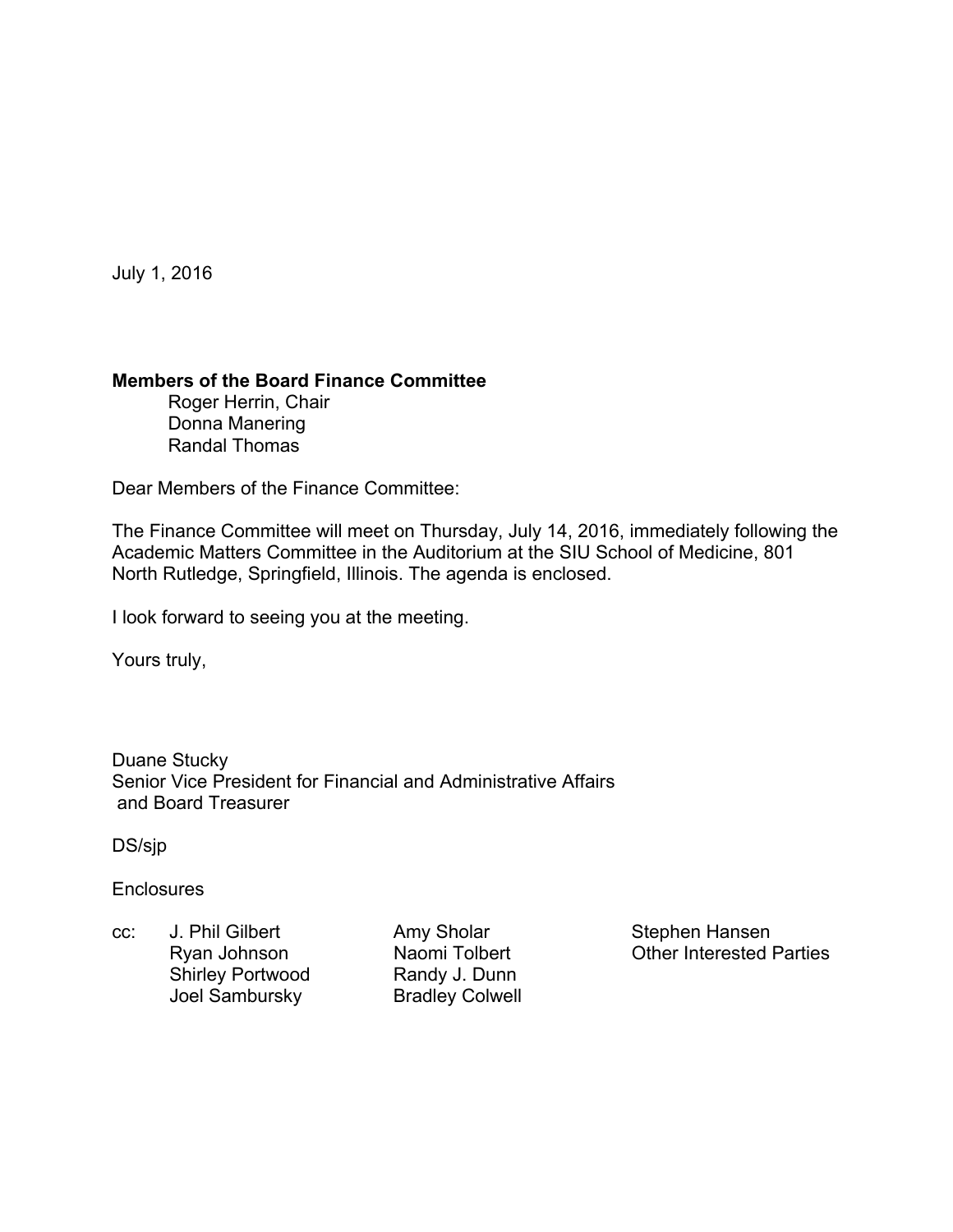## AGENDA

#### MEETING OF THE SOUTHERN ILLINOIS UNIVERSITY BOARD OF TRUSTEES FINANCE COMMITTEE

### Thursday, July 14, 2016 Immediately following the Academic Matters Committee

### Auditorium, SIU School of Medicine 801 North Rutledge Springfield, Illinois

- 1. Approval of Minutes of the Meeting May 5, 2016 (attached).
- 2. Approval of Salary and Appointment: Dean of the College of Business, SIUC (Board Agenda Item M).
- 3. Approval of Purchase: Factory Overhauled Aircraft Engines and Cores, SIUC (Board Agenda Item N).
- 4. Approval of Purchase: Medical Office Building Lease, School of Medicine Campus, SIUC (Board Agenda Item P).
- 5. Approval of Salary and Appointment: Interim Dean of the School of Business, SIUE (Board Agenda Item Q).
- 6. Approval of Purchase: Digital Media Buying Services, SIUE (Board Agenda Item R).
- 7. Approval of Purchase: Traditional Media Buying Services, SIUE (Board Agenda Item S).
- 8. Approval of Purchase: Grant Management System, SIUE (Board Agenda Item T).
- 9. Approval of Salary of the General Counsel for the Southern Illinois University System (Board Agenda Item X).
- 10. Appointment of the Chancellor, SIUE (Board Agenda Item Z).
- 11. Other Business
- 12. Adjournment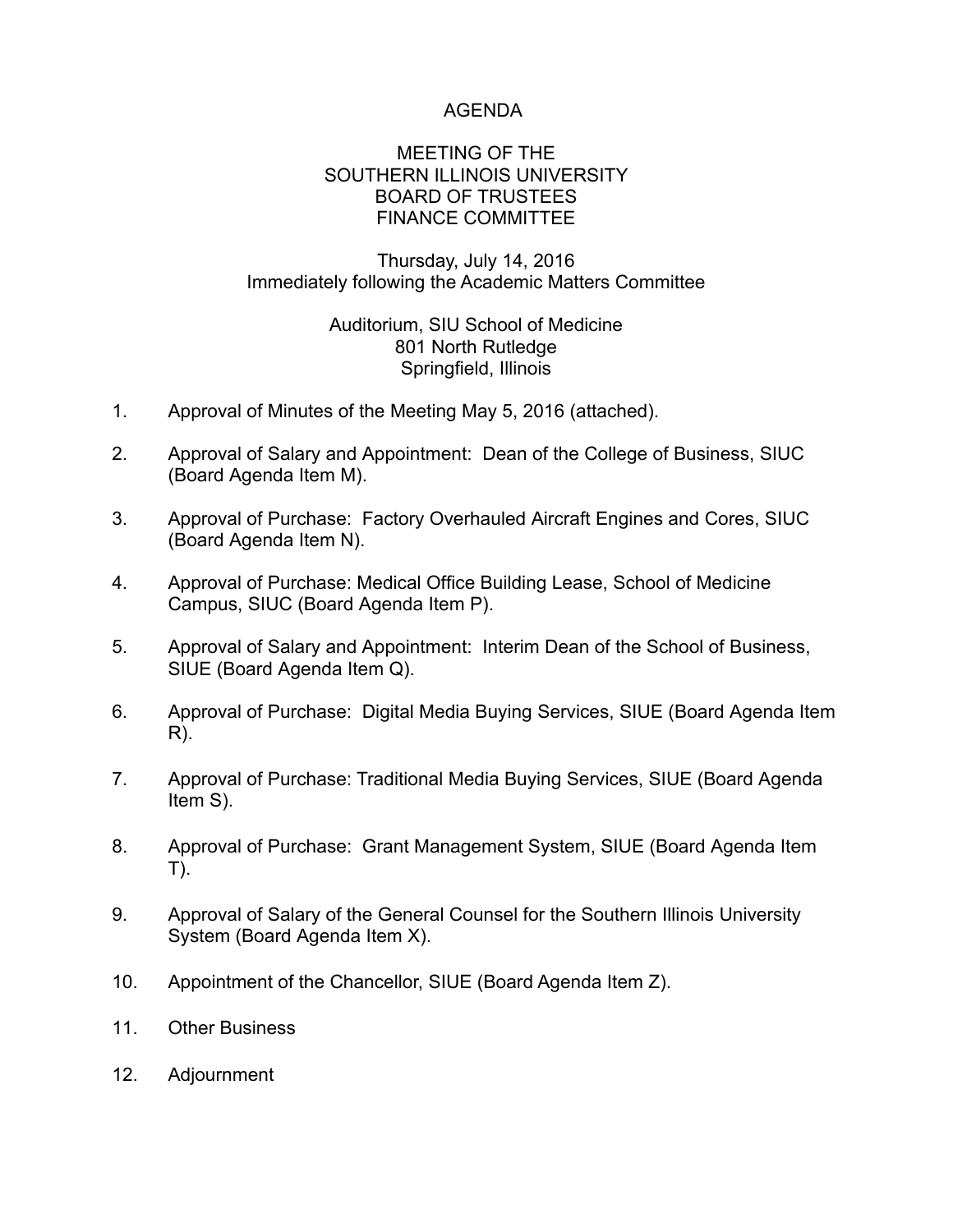## **BOARD OF TRUSTEES**

## **SOUTHERN ILLINOIS UNIVERSITY**

#### **Minutes of the Finance Committee Meeting**

#### **May 5, 2016**

The Finance Committee met following the Audit Committee in Ballroom B of the Student Center, Southern Illinois University Carbondale, Carbondale, IL. Present were: Roger Herrin (Chair), Donna Manering, Allen Shelton, and Randal Thomas. Other Board members present were: J. Phil Gilbert, Shirley Portwood, Joel Sambursky, Dillon Santoni and Amy Sholar. Executive Officers present were: President Randy J. Dunn; Interim Chancellor Bradley Colwell, SIUC; Interim Chancellor Stephen Hansen, SIUE; General Counsel Lucas Crater; Acting Vice President for Academic Affairs James Allen; and Senior Vice President for Financial and Administrative Affairs and Board Treasurer Duane Stucky.

#### **Minutes**

Trustee Shelton recommended approval of the minutes of the March 24, 2016, meeting as submitted. The motion was seconded by Trustee Thomas and passed by the Committee.

### **Temporary Financial Arrangements for Fiscal Year 2017 (Board Agenda Item J).**

Senior Vice President for Financial and Administrative Affairs and Board Treasurer Stucky reviewed the proposed matter.

Trustee Shelton recommended approval of the matter and that it be placed on the Board's agenda. The motion was duly seconded by Trustee Thomas and was passed by the Committee.

### **FY 2017 Operating and Capital Budgets Planning Guidelines (Board Agenda Item K) (joint discussion with Architecture & Design Committee).**

Senior Vice President for Financial and Administrative Affairs and Board Treasurer Stucky reviewed the proposed matter.

Trustee Shelton recommended approval of the matter and that it be placed on the Board's agenda. The motion was duly seconded by Trustee Thomas and was passed by the Committee.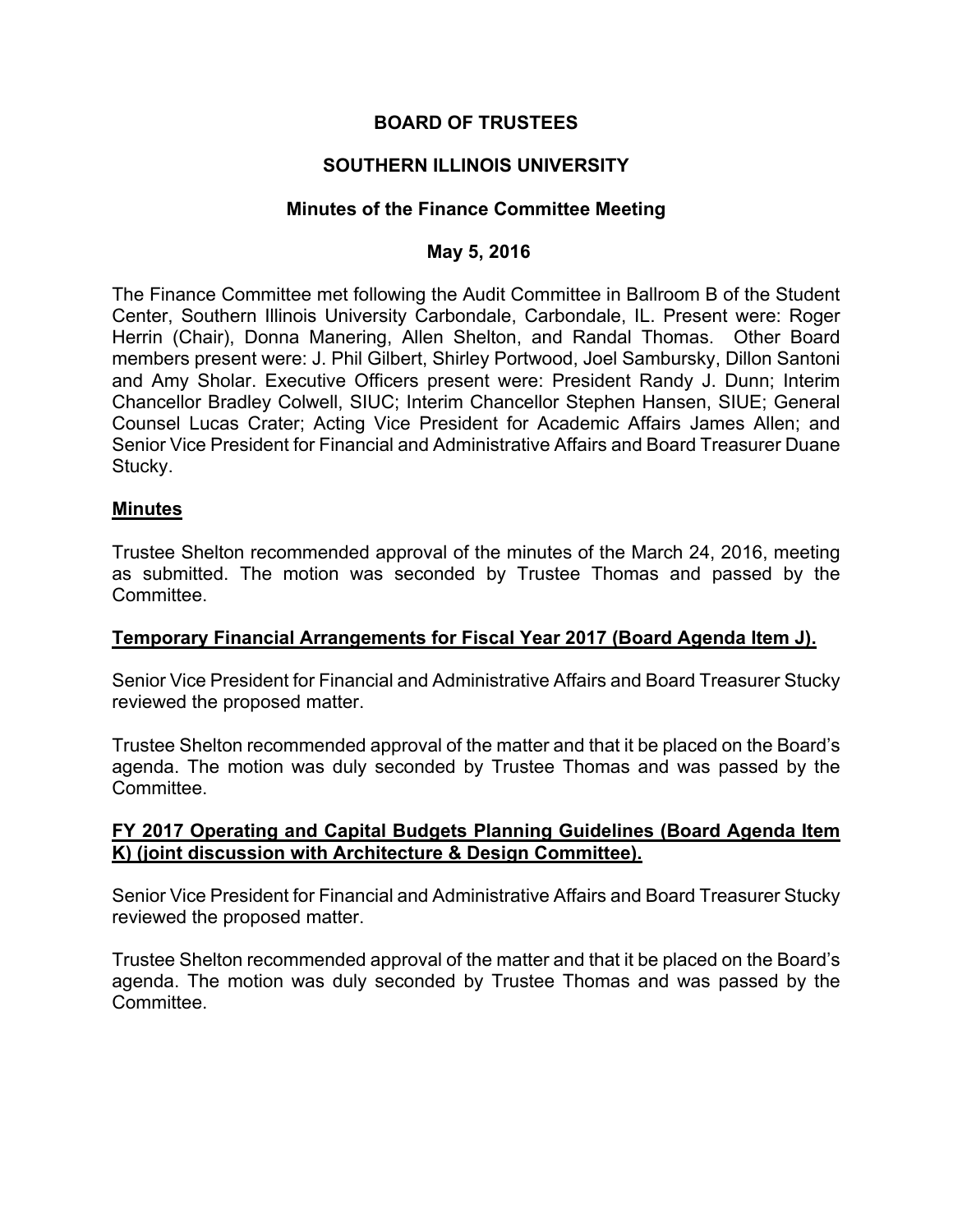### **Approval of Purchase: Software Maintenance, Carbondale and Edwardsville Campuses (Board Agenda Item L).**

Vice Chancellor for Administration and Finance Kevin Bame reviewed the proposed purchase.

Trustee Shelton recommended approval of the matter and that it be placed on the Board's agenda. The motion was duly seconded by Trustee Thomas and was passed by the Committee.

#### **Approval of Purchase: Loss Remediation, Restoration, and Recovery Services, Southern Illinois University (Board Agenda Item M).**

Assistant Vice Chancellor Rich Walker reviewed the proposed purchase.

Trustee Shelton recommended approval of the matter and that it be placed on the Board's agenda. The motion was duly seconded by Trustee Thomas and was passed by the Committee.

### **Approval of Purchase: Electrical Services Associated with Remodeling, Maintenance, and Construction Projects, Carbondale Campus, SIUC (Board Agenda Item N).**

Vice Chancellor for Administration and Finance Kevin Bame reviewed the proposed purchase.

Trustee Shelton recommended approval of the matter and that it be placed on the Board's agenda. The motion was duly seconded by Trustee Thomas and was passed by the Committee.

### **Approval of Purchase: Public Broadcasting Service (PBS) Station Dues for WSIU-TV and WUSI-TV Programming Broadcasting Service, Carbondale Campus, SIUC (Board Agenda Item O).**

Interim Chancellor Bradley Colwell reviewed the proposed purchase.

Trustee Shelton recommended approval of the matter and that it be placed on the Board's agenda. The motion was duly seconded by Trustee Thomas and was passed by the Committee.

## **Approval of Salary and Appointment: Dean, College of Education and Human Services, SIUC (Board Agenda Item R).**

Interim Chancellor Colwell reviewed the proposed appointment and requested Finance Committee approval of the salary of: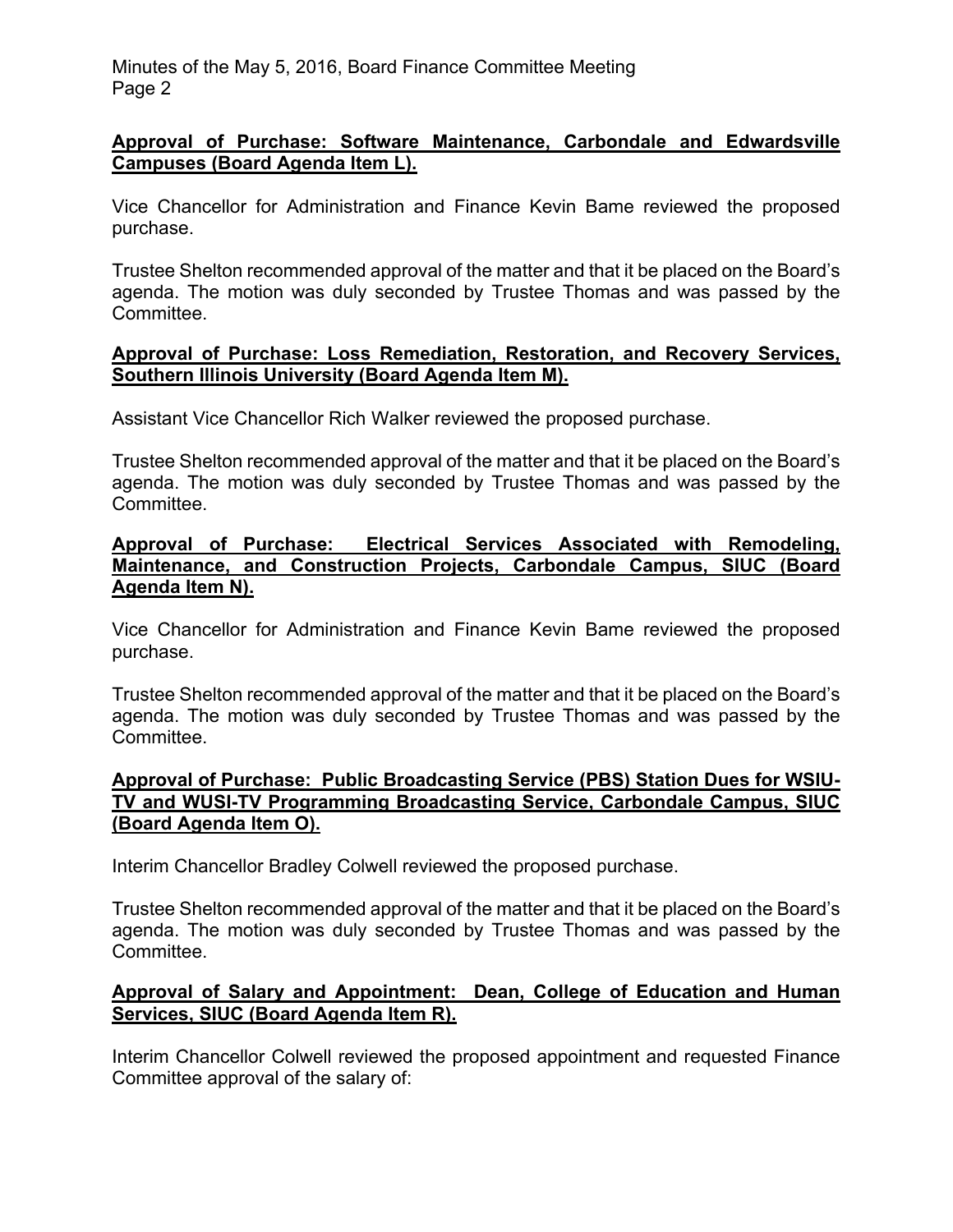> Dr. Matthew W. Keefer as Dean of the College of Education and Human Services effective July 1, 2016 with an annual salary of \$195,000.

Trustee Shelton recommended approval of the matter and that it be placed on the Board's agenda. The motion was duly seconded by Trustee Thomas and was passed by the Committee.

### **Approval of Purchase: Furniture, Medical Office Building, School of Medicine Campus, SIUC (Board Agenda Item S).**

Dean and Provost Kruse reviewed the proposed purchase.

Trustee Shelton recommended approval of the matter and that it be placed on the Board's agenda. The motion was duly seconded by Trustee Thomas and was passed by the Committee.

## **Approval of Purchase: Practice Management System, School of Medicine, SIUC (Board Agenda Item T).**

Dean and Provost Kruse reviewed the proposed purchase.

Trustee Shelton recommended approval of the matter and that it be placed on the Board's agenda. The motion was duly seconded by Trustee Thomas and was passed by the Committee.

# **Approval of Salary and Appointment: Dean of the School of Engineering, SIUE (Board Agenda Item W).**

Interim Chancellor Hansen reviewed the proposed appointment and requested Finance Committee approval of the salary of:

 Dr. Seref Cem Karacal as Dean of the School of Engineering effective July 1, 2016 with an annual salary of \$192,000.

Trustee Shelton recommended approval of the matter and that it be placed on the Board's agenda. The motion was duly seconded by Trustee Thomas and was passed by the Committee.

## **Approval of Salary and Appointment: Dean of the School of Nursing, SIUE (Board Agenda Item X).**

Interim Chancellor Hansen reviewed the proposed appointment and requested Finance Committee approval of the salary of:

 Dr. Laura Bernaix as Dean of the School of Nursing effective July 1, 2016 with an annual salary of \$180,000.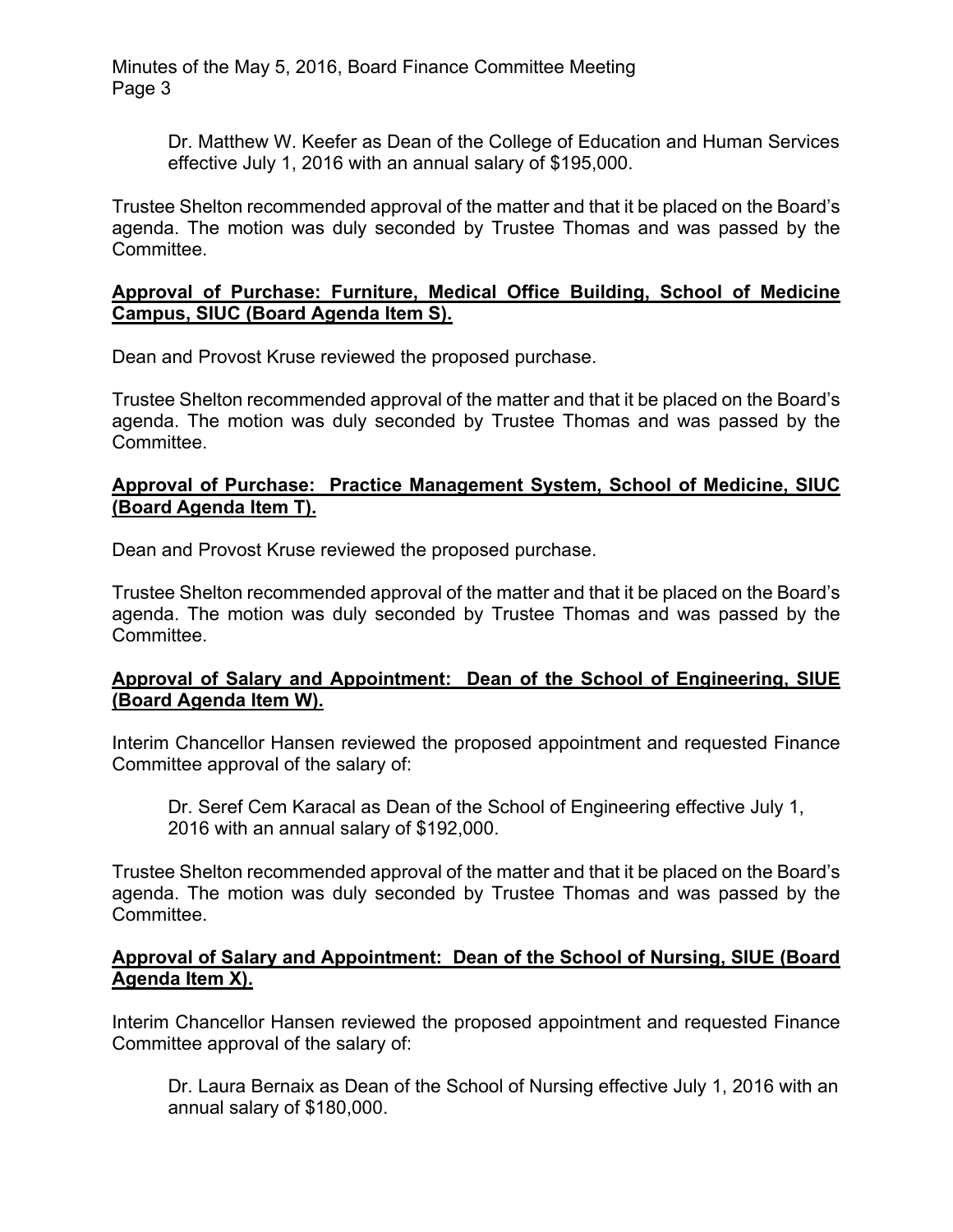Trustee Shelton recommended approval of the matter and that it be placed on the Board's agenda. The motion was duly seconded by Trustee Thomas and was passed by the Committee.

### **Approval of Salary and Change of Title: Interim Vice Chancellor for Administration, SIUE (Board Agenda Item Y).**

Interim Chancellor Hansen reviewed the proposed appointment and requested Finance Committee approval of the salary of:

 Rich Walker as Interim Vice Chancellor for Administration with an annual salary of \$142,500 effective June 1, 2016 through May 31, 2017.

Trustee Shelton recommended approval of the matter and that it be placed on the Board's agenda. The motion was duly seconded by Trustee Thomas and was passed by the Committee.

## **Approval of Purchase: Trash and Recycling Removal Services, SIUE (Board Agenda Item Z).**

Assistant Vice Chancellor Walker reviewed the proposed purchase.

Trustee Shelton recommended approval of the matter and that it be placed on the Board's agenda. The motion was duly seconded by Trustee Thomas and was passed by the Committee.

## **Approval of Purchase: Temporary Employee Services, SIUE (Board Agenda Item AA).**

Assistant Vice Chancellor Walker reviewed the proposed purchase.

Trustee Shelton recommended approval of the matter and that it be placed on the Board's agenda. The motion was duly seconded by Trustee Thomas and was passed by the Committee.

### **Approval of Extension of Agreement of Interim Chancellor, Southern Illinois University Edwardsville (Board Agenda Item BB).**

President Dunn reviewed the proposed extension and requested Finance Committee approval of the salary of:

 Dr. Stephen Hansen as Interim Chancellor through July 31, 2016 with a monthly salary of \$24,166.67 (\$290,000 annually, prorated monthly).